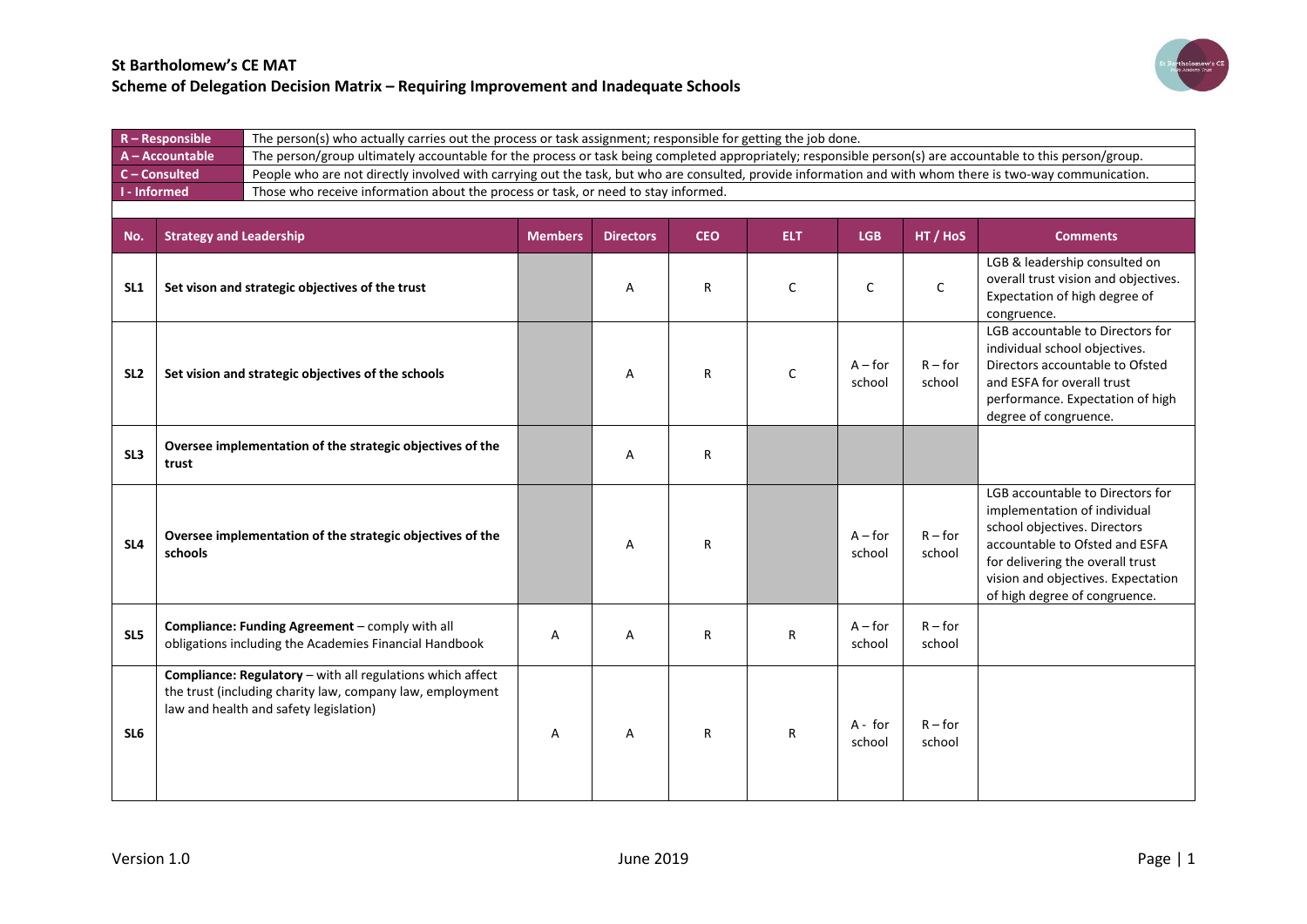

|             | $R - Responsible$                                                                                         | The person(s) who actually carries out the process or task assignment; responsible for getting the job done.                                                                          |                |                  |                                    |            |                     |                     |                                                                                                                                              |  |
|-------------|-----------------------------------------------------------------------------------------------------------|---------------------------------------------------------------------------------------------------------------------------------------------------------------------------------------|----------------|------------------|------------------------------------|------------|---------------------|---------------------|----------------------------------------------------------------------------------------------------------------------------------------------|--|
|             | A - Accountable                                                                                           | The person/group ultimately accountable for the process or task being completed appropriately; responsible person(s) are accountable to this person/group.                            |                |                  |                                    |            |                     |                     |                                                                                                                                              |  |
|             | C - Consulted                                                                                             | People who are not directly involved with carrying out the task, but who are consulted, provide information and with whom there is two-way communication.                             |                |                  |                                    |            |                     |                     |                                                                                                                                              |  |
|             | <b>I</b> - Informed<br>Those who receive information about the process or task, or need to stay informed. |                                                                                                                                                                                       |                |                  |                                    |            |                     |                     |                                                                                                                                              |  |
|             |                                                                                                           |                                                                                                                                                                                       |                |                  |                                    |            |                     |                     |                                                                                                                                              |  |
| No.         | <b>Strategy and Leadership</b>                                                                            |                                                                                                                                                                                       | <b>Members</b> | <b>Directors</b> | <b>CEO</b>                         | <b>ELT</b> | <b>LGB</b>          | HT / HoS            | <b>Comments</b>                                                                                                                              |  |
| SL7         | of public funds                                                                                           | Compliance: Financial Oversight - ensuring that there are<br>appropriate financial controls so that there is regularity,<br>probity and value for money in relation to the management |                | Α                | A to the<br>ESFA and<br>Parliament | R          |                     | $R$ – for<br>school | CEO is accountable to ESFA and<br>parliament as the Accounting<br>Officer (Academies Financial<br>Handbook s1.5.24)                          |  |
| SL8         |                                                                                                           | <b>Compliance</b> – completing the register of business interest<br>and putting in place a procedure to deal with any conflicts of<br>interest and connected party transactions       |                | Α                | R                                  |            | $A$ – for<br>school | $R$ – for<br>school | CEO responsible in respect of<br>maintaining register of business<br>interest for Directors as part of<br><b>Accounting Officer capacity</b> |  |
| SL9         | the trust)                                                                                                | Appointment and dismissal of directors - ensuring<br>processes are in place for appointment of directors<br>(including ensuring that the directors have the skills to run             | A, R           | C                |                                    |            |                     |                     |                                                                                                                                              |  |
| <b>SL10</b> | schools)                                                                                                  | Appointment of LGB Governors - ensuring processes are in<br>place for the appointment of LGB Governors (including<br>ensuring that the individuals have the skills to monitor the     |                | A, R             | C                                  |            |                     |                     |                                                                                                                                              |  |
| <b>SL11</b> |                                                                                                           | Appointment of Chairs and Vice-Chairs of LGB                                                                                                                                          |                | A, R             | C                                  |            |                     |                     |                                                                                                                                              |  |
| <b>SL12</b> |                                                                                                           | Appointment of clerk to trust board and LGB                                                                                                                                           |                | Α                | R                                  |            | C                   |                     |                                                                                                                                              |  |
| <b>SL13</b> |                                                                                                           | To consider whether or not to exercise delegation of<br>functions to individuals/committee (such as LGB)                                                                              |                | Α                | R                                  |            |                     |                     |                                                                                                                                              |  |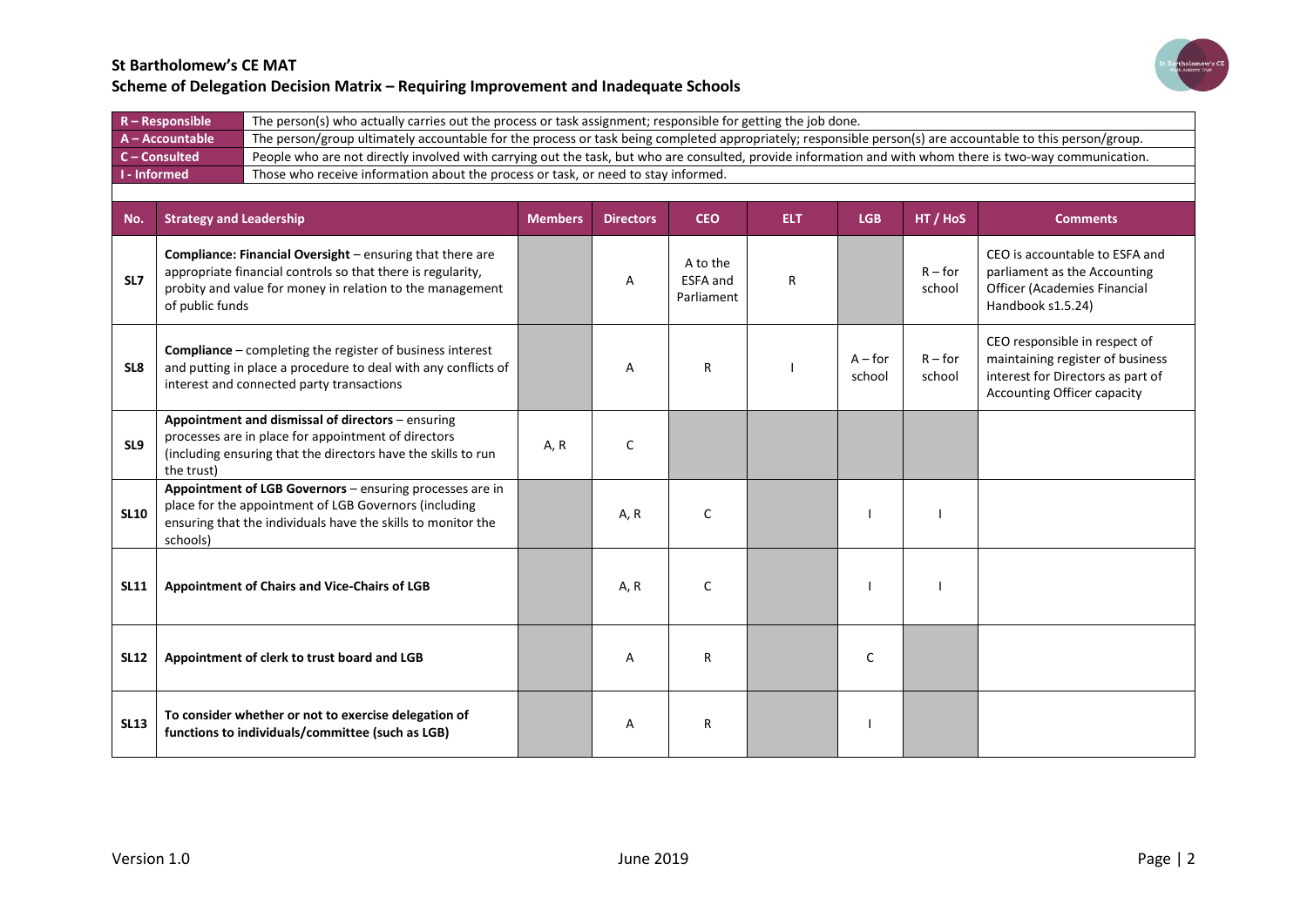

| $R -$ Responsible   | The person(s) who actually carries out the process or task assignment; responsible for getting the job done.                                               |
|---------------------|------------------------------------------------------------------------------------------------------------------------------------------------------------|
| A-Accountable       | The person/group ultimately accountable for the process or task being completed appropriately; responsible person(s) are accountable to this person/group. |
| $C$ – Consulted     | People who are not directly involved with carrying out the task, but who are consulted, provide information and with whom there is two-way communication.  |
| <b>N</b> - Informed | Those who receive information about the process or task, or need to stay informed.                                                                         |
|                     |                                                                                                                                                            |

| No.         | <b>Strategy and Leadership</b>                                                                | <b>Members</b> | <b>Directors</b> | <b>CEO</b>   | ELT. | <b>LGB</b>          | HT / HoS     | <b>Comments</b>                                                                                  |
|-------------|-----------------------------------------------------------------------------------------------|----------------|------------------|--------------|------|---------------------|--------------|--------------------------------------------------------------------------------------------------|
| <b>SL14</b> | <b>Appointment of the Accounting Officer</b>                                                  |                | A, R             |              |      |                     |              |                                                                                                  |
| <b>SL15</b> | Appointment of trust external auditors                                                        | A              | $\mathsf{R}$     | $\mathsf{C}$ |      |                     |              |                                                                                                  |
| <b>SL16</b> | Appointment of trust internal auditors                                                        |                | Α                | R            |      |                     |              |                                                                                                  |
| <b>SL17</b> | Policies - review and approval of trust wide policies (refer to<br>policy review schedule)    |                | A                | R            |      |                     |              | Delegated as appropriate to<br>committees for recommendation<br>to trust board for ratification. |
| <b>SL18</b> | Policies - review and approval of school level policies (refer<br>to policy review schedule). |                |                  |              |      | А                   | $\mathsf{R}$ | All school policies must be<br>determined in line with trust<br>policies/policy statements.      |
| <b>SL19</b> | Prepare and agree terms of reference for trust board<br>committees                            |                | A, R             | C            |      |                     |              |                                                                                                  |
| <b>SL20</b> | Prepare and agree terms of reference for LGBs                                                 |                | A, R             | C            |      | $I$ – for<br>school |              |                                                                                                  |
| <b>SL21</b> | Performance of trust board                                                                    | Α              | R                | $\mathsf{C}$ |      |                     |              |                                                                                                  |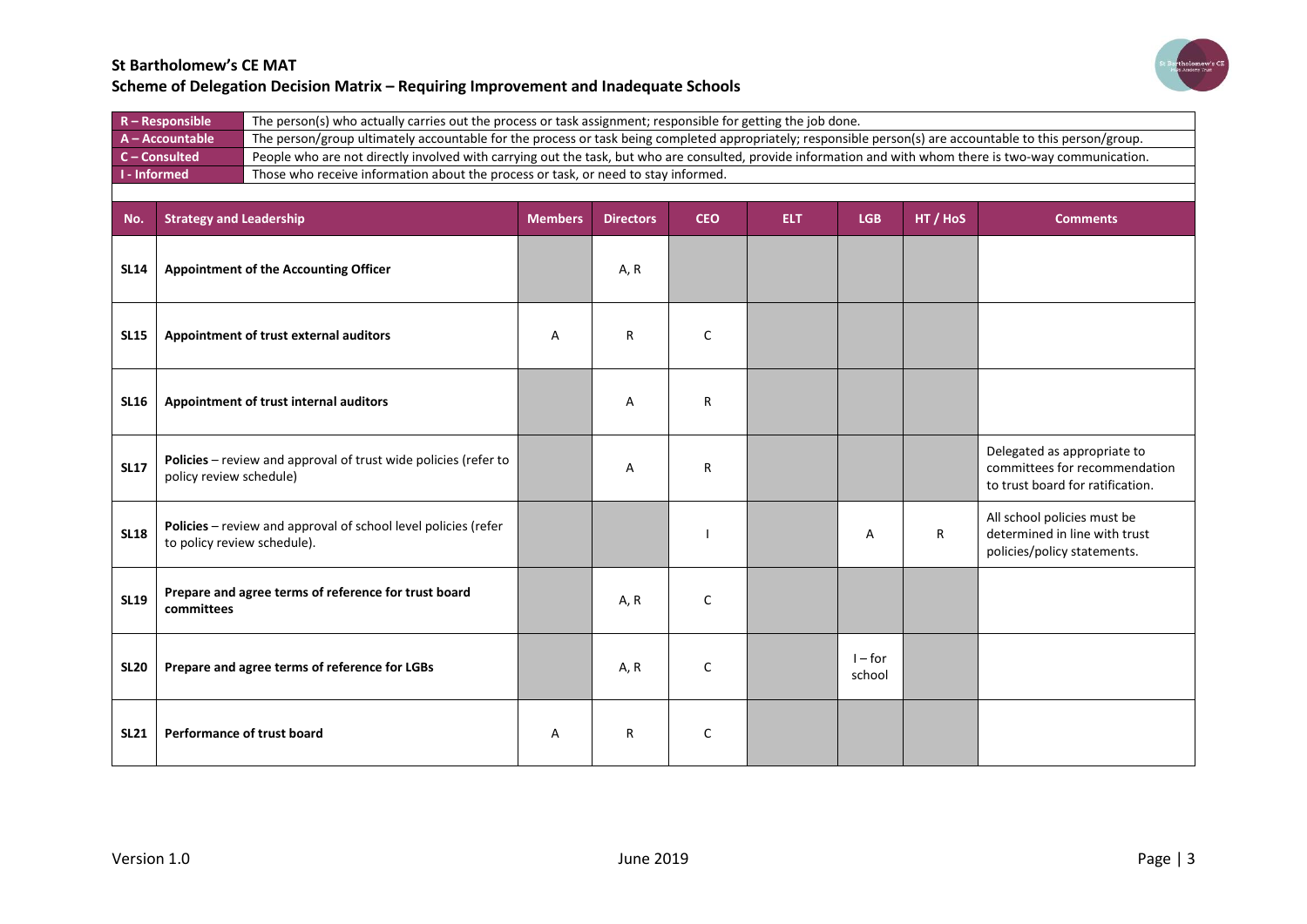

| $R -$ Responsible           | The person(s) who actually carries out the process or task assignment; responsible for getting the job done.                                               |
|-----------------------------|------------------------------------------------------------------------------------------------------------------------------------------------------------|
| $A - Accountable$           | The person/group ultimately accountable for the process or task being completed appropriately; responsible person(s) are accountable to this person/group. |
| $C$ – Consulted             | People who are not directly involved with carrying out the task, but who are consulted, provide information and with whom there is two-way communication.  |
| $\blacksquare$ I - Informed | Those who receive information about the process or task, or need to stay informed.                                                                         |
|                             |                                                                                                                                                            |

| No.         | <b>Strategy and Leadership</b>                                                 | <b>Members</b> | <b>Directors</b> | <b>CEO</b>   | ELT.         | <b>LGB</b>                | HT / HoS            | <b>Comments</b> |
|-------------|--------------------------------------------------------------------------------|----------------|------------------|--------------|--------------|---------------------------|---------------------|-----------------|
| <b>SL22</b> | Performance of trust board committees                                          | Α              | R                | $\mathsf C$  |              |                           |                     |                 |
| <b>SL23</b> | <b>Performance of LGB</b>                                                      |                | A, R             | C            |              | $1 - for$<br>school       |                     |                 |
| <b>SL24</b> | To appoint the IAB (Interim Advisory Board) and disband<br>any ineffective LGB |                | A, R             | $\mathsf{C}$ |              | $\overline{\phantom{a}}$  |                     |                 |
| <b>SL25</b> | Training programme for directors and LGBs                                      |                | Α                | R            |              | $R$ – for<br>school       | $C$ – for<br>school |                 |
| <b>SL26</b> | Legal claims - with potential impact on trust or school<br>reputation          |                | Α                | R            |              | $A$ – for<br>school       | $R$ – for<br>school |                 |
| <b>SL27</b> | Manage and mitigate strategic risk                                             |                | Α                | $\mathsf{R}$ | $\mathsf{R}$ | $A$ – for<br>school       | $R$ – for<br>school |                 |
| <b>SL28</b> | Code of conduct - directors and LGBs                                           |                | A, R             |              |              | $A, R -$<br>for<br>School |                     |                 |
| <b>SL29</b> | To consider requests from other schools to join the trust                      |                | Α                | R            |              |                           |                     |                 |

Where accountability or responsibility sits with the trust board, it may be delegated to a sub-committee, such as the LGB, as long as recommendations are ratified at trust board level.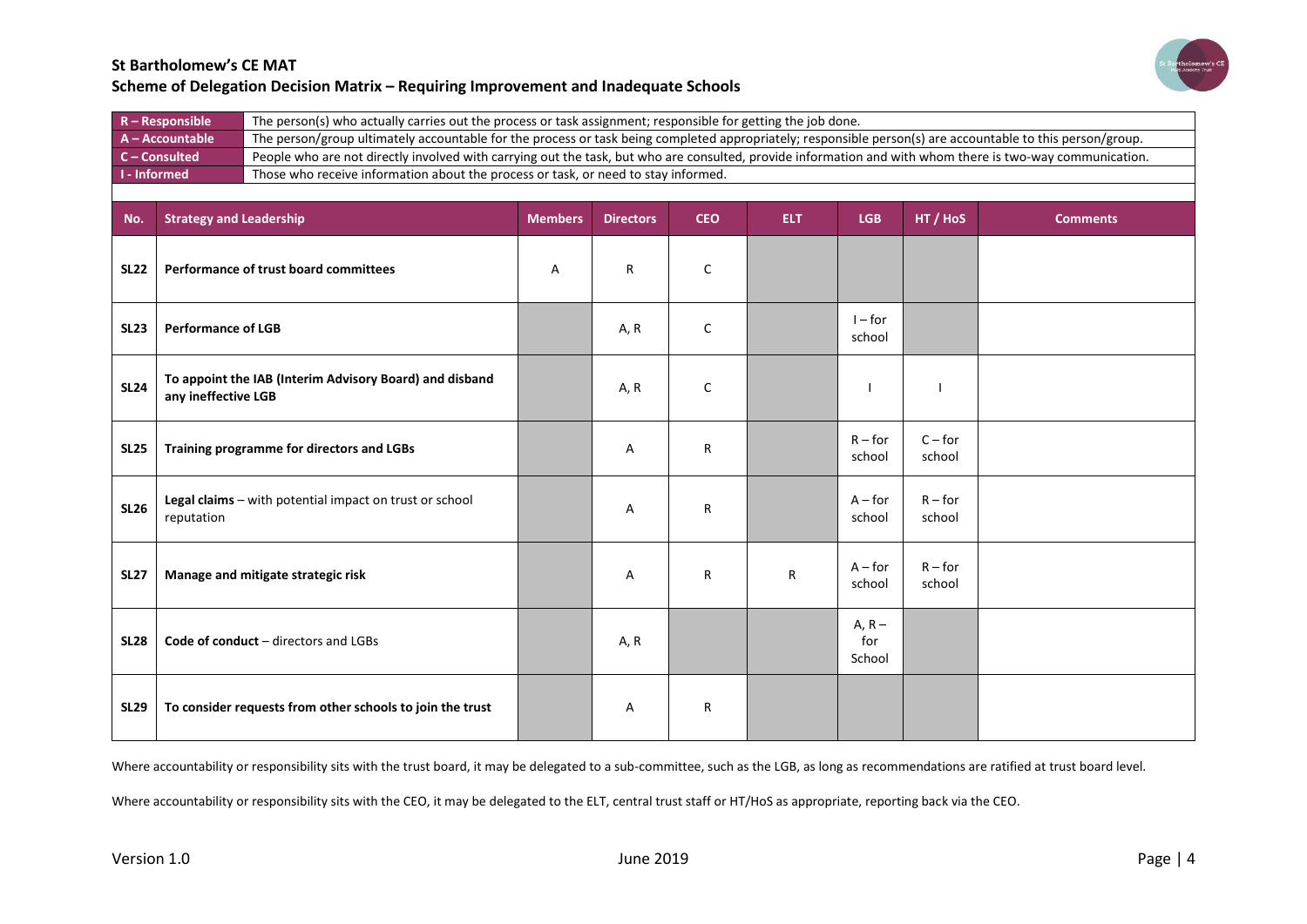

| $R -$ Responsible   | The person(s) who actually carries out the process or task assignment; responsible for getting the job done.                                               |
|---------------------|------------------------------------------------------------------------------------------------------------------------------------------------------------|
| A - Accountable     | The person/group ultimately accountable for the process or task being completed appropriately; responsible person(s) are accountable to this person/group. |
| $C$ – Consulted     | People who are not directly involved with carrying out the task, but who are consulted, provide information and with whom there is two-way communication.  |
| <b>I</b> - Informed | Those who receive information about the process or task, or need to stay informed.                                                                         |
|                     |                                                                                                                                                            |

| No.             | <b>Educational Effectiveness</b>                                                                                                                                  | <b>Members</b> | <b>Directors</b> | <b>CEO</b> | <b>ELT</b>   | <b>LGB</b>          | HT / HoS            | <b>Comments</b>                                |
|-----------------|-------------------------------------------------------------------------------------------------------------------------------------------------------------------|----------------|------------------|------------|--------------|---------------------|---------------------|------------------------------------------------|
| EC1             | Overall trust development plan                                                                                                                                    |                | A                | R          | C            | C                   | $\mathsf{C}$        |                                                |
| EC <sub>2</sub> | Individual school development plan in line with strategic<br>aims of the trust                                                                                    |                |                  | Α          |              |                     | R                   | Annual requirement                             |
| EC <sub>3</sub> | Key performance indicators - setting and reviewing<br>performance of the trust and schools (in relation to academic<br>standards, finance and other matters)      |                | Α                | R          | C            | $A$ – for<br>school | $R$ – for<br>school | LGBs are accountable for academic<br>standards |
| EC4             | Quality of teaching - ensuring appropriate levels of support,<br>challenge and intervention to support delivery of education<br>outcomes                          |                |                  | A          | C            | $A$ – for<br>school | $R$ – for<br>school |                                                |
| EC5             | Curriculum - setting the curriculum for the school and<br>reviewing its effectiveness                                                                             |                |                  | Α          | $\mathsf{C}$ |                     | $R$ – for<br>school |                                                |
| EC6             | Pupil premium - reviewing and challenging the value for<br>money of the pupil premium grant in terms of educational<br>outcomes and narrowing the achievement gap |                | A                | R          | $\mathsf{C}$ | $A$ – for<br>school | $R$ – for<br>school |                                                |
| EC7             | Set admissions policy                                                                                                                                             |                | A                | R          |              | $C$ – for<br>school | $C$ – for<br>school | LGB ensure compliance.                         |
| EC8             | Admission application decisions and appeals                                                                                                                       |                | A                | R          |              | $R$ – for<br>school | $\mathsf{C}$        |                                                |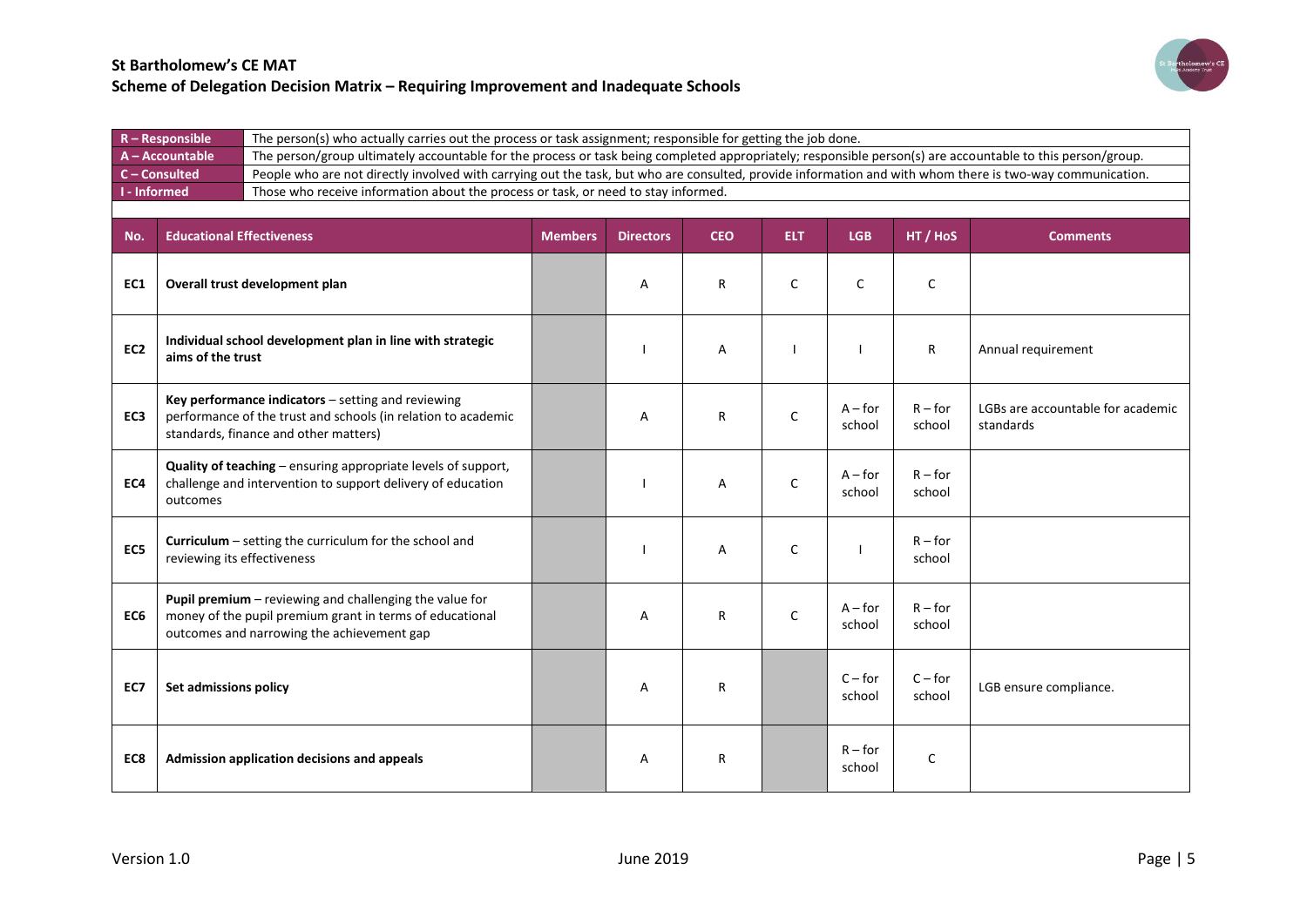

| $R -$ Responsible   | The person(s) who actually carries out the process or task assignment; responsible for getting the job done.                                               |
|---------------------|------------------------------------------------------------------------------------------------------------------------------------------------------------|
| $A - Accountable$   | The person/group ultimately accountable for the process or task being completed appropriately; responsible person(s) are accountable to this person/group. |
| $C$ – Consulted     | People who are not directly involved with carrying out the task, but who are consulted, provide information and with whom there is two-way communication.  |
| <b>I</b> - Informed | Those who receive information about the process or task, or need to stay informed.                                                                         |
|                     |                                                                                                                                                            |

| No.         | <b>Educational Effectiveness</b>                                                           | <b>Members</b> | <b>Directors</b> | <b>CEO</b> | ELT. | <b>LGB</b>          | HT / HoS            | <b>Comments</b> |
|-------------|--------------------------------------------------------------------------------------------|----------------|------------------|------------|------|---------------------|---------------------|-----------------|
| EC9         | Collective worship arrangements for school, without religious<br>character                 |                |                  |            |      | Α                   | R                   |                 |
| <b>EC10</b> | Student issues - including attendance, exclusions, punctuality<br>and disciplinary matters |                |                  |            |      | Α                   | R                   |                 |
| <b>EC11</b> | School hours - setting the opening and closing times of the<br>school                      |                |                  | C          |      | Α                   | R                   |                 |
| <b>EC12</b> | Term dates and length of school day                                                        |                | Α                | R          |      |                     |                     |                 |
| <b>EC13</b> | School lunch - ensure provided to appropriate nutritional<br>standards                     |                |                  | Α          |      | Α                   | R                   |                 |
| <b>EC14</b> | Provision of free school meals to those meeting criteria                                   |                |                  | Α          |      | Α                   | R                   |                 |
| <b>EC15</b> | Formal collaboration and partnership agreements                                            |                |                  | Α          |      |                     | R                   |                 |
| <b>EC16</b> | Informal collaboration and arrangements                                                    |                |                  |            |      | $A$ – for<br>school | $R$ – for<br>school |                 |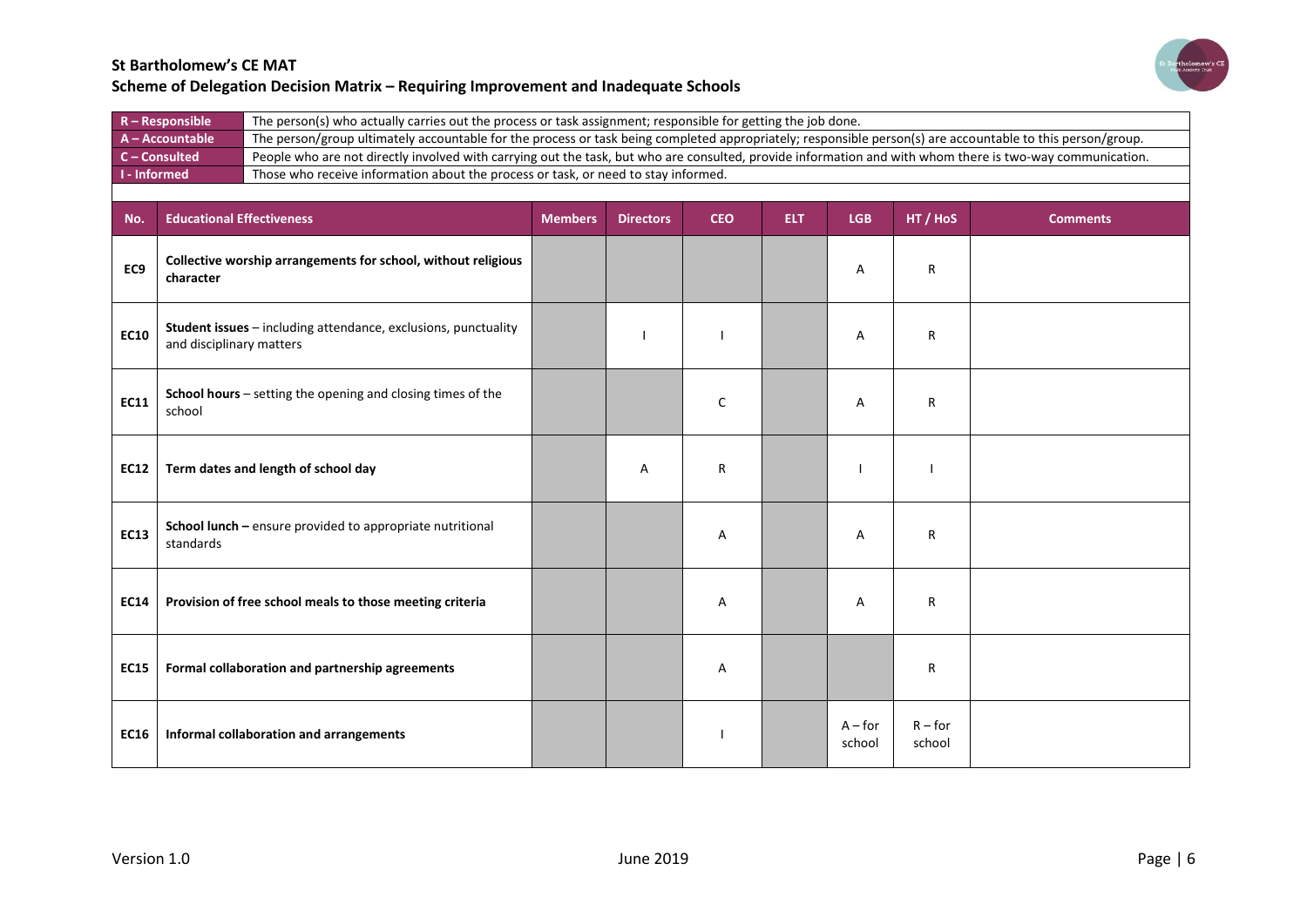

| $R -$ Responsible                        | The person(s) who actually carries out the process or task assignment; responsible for getting the job done.                                               |
|------------------------------------------|------------------------------------------------------------------------------------------------------------------------------------------------------------|
| A - Accountable                          | The person/group ultimately accountable for the process or task being completed appropriately; responsible person(s) are accountable to this person/group. |
| $C$ – Consulted                          | People who are not directly involved with carrying out the task, but who are consulted, provide information and with whom there is two-way communication.  |
| $\blacksquare$ $\blacksquare$ - Informed | Those who receive information about the process or task, or need to stay informed.                                                                         |
|                                          |                                                                                                                                                            |

| No.         | <b>Educational Effectiveness</b>                                                                                                 | <b>Members</b> | <b>Directors</b> | <b>CEO</b> | <b>ELT</b>   | <b>LGB</b>          | HT / HoS            | <b>Comments</b> |
|-------------|----------------------------------------------------------------------------------------------------------------------------------|----------------|------------------|------------|--------------|---------------------|---------------------|-----------------|
| <b>EC17</b> | Manage and mitigate educational risk                                                                                             |                | A                | R          | $\mathsf{R}$ | $A$ – for<br>school | $R$ – for<br>school |                 |
| <b>EC18</b> | Determining staff complement within agreed budget (staffing<br>structure, not recruitment)                                       |                |                  | Α          | $\mathsf{C}$ | $I$ – for<br>school | $R$ – for<br>school |                 |
| <b>EC19</b> | Post-inspection action plan                                                                                                      |                | A                | R          | $\mathsf{C}$ | $A$ – for<br>school | $R$ – for<br>school |                 |
| <b>EC20</b> | Assemble data for pupil assessment and other returns                                                                             |                | Α                | R          |              | $A$ – for<br>school | $R$ – for<br>school |                 |
| <b>EC21</b> | Prohibit radicalisation, promote equality, diversity and<br>tolerance and ensuring the balanced treatment of political<br>issues |                | Α                | R          |              | $A$ – for<br>school | $R$ – for<br>school |                 |
| <b>EC22</b> | Ensuring the well-being of all pupils including developing and<br>implementing a pupil well-being strategy                       |                | Α                | R          | C            | $A$ – for<br>school | $R$ – for<br>school |                 |

Where accountability or responsibility sits with the trust board, it may be delegated to a sub-committee, such as the LGB, as long as recommendations are ratified at trust board level.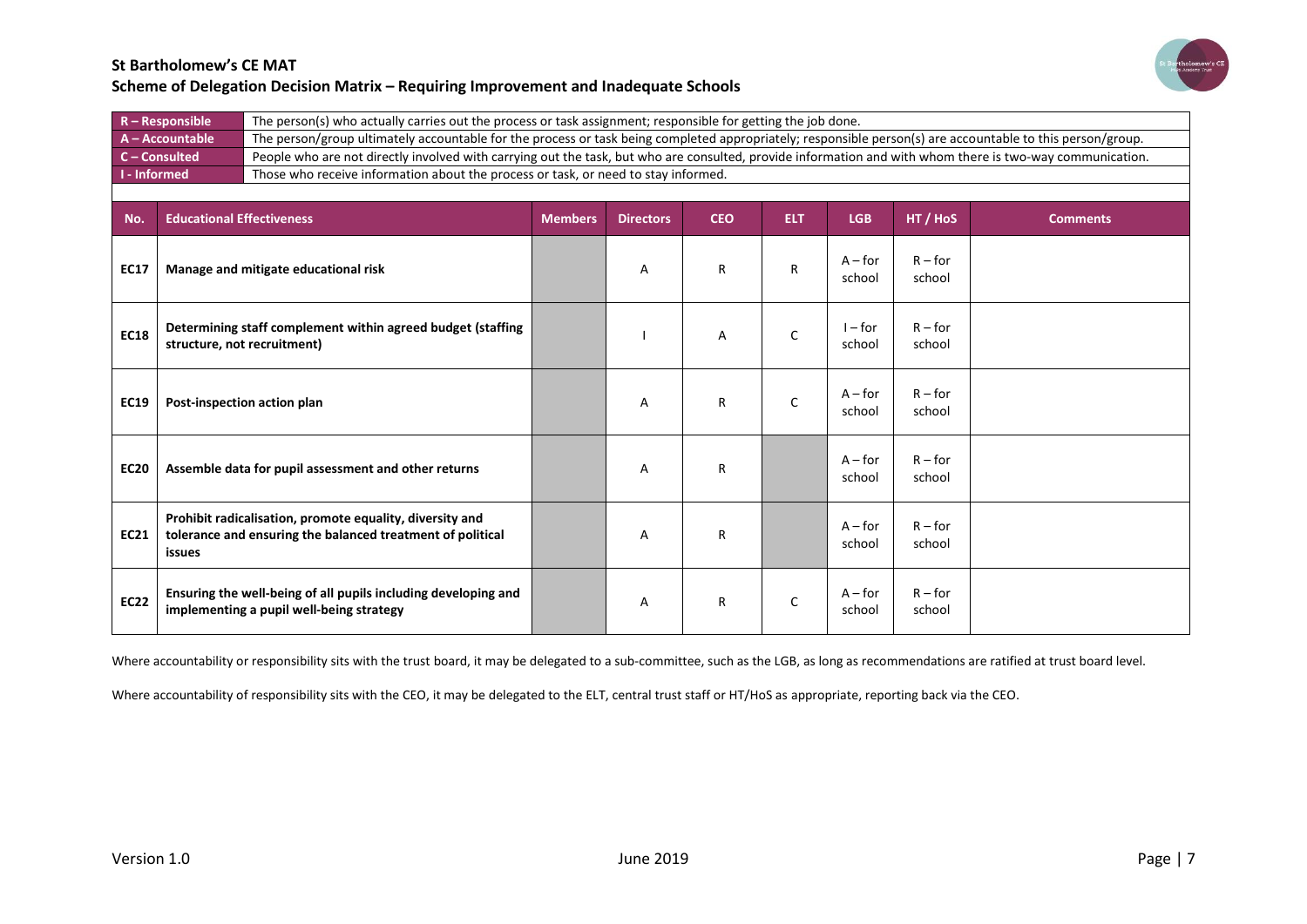

|                 | $R -$ Responsible        |                                                                                                                                                                                  |                | The person(s) who actually carries out the process or task assignment; responsible for getting the job done.                                               |            |            |                     |                        |                                                                                                  |  |  |  |
|-----------------|--------------------------|----------------------------------------------------------------------------------------------------------------------------------------------------------------------------------|----------------|------------------------------------------------------------------------------------------------------------------------------------------------------------|------------|------------|---------------------|------------------------|--------------------------------------------------------------------------------------------------|--|--|--|
|                 | A-Accountable            |                                                                                                                                                                                  |                | The person/group ultimately accountable for the process or task being completed appropriately; responsible person(s) are accountable to this person/group. |            |            |                     |                        |                                                                                                  |  |  |  |
| C - Consulted   |                          |                                                                                                                                                                                  |                | People who are not directly involved with carrying out the task, but who are consulted, provide information and with whom there is two-way communication.  |            |            |                     |                        |                                                                                                  |  |  |  |
| I - Informed    |                          | Those who receive information about the process or task, or need to stay informed.                                                                                               |                |                                                                                                                                                            |            |            |                     |                        |                                                                                                  |  |  |  |
|                 |                          |                                                                                                                                                                                  |                |                                                                                                                                                            |            |            |                     |                        |                                                                                                  |  |  |  |
| No.             | <b>HR</b>                |                                                                                                                                                                                  | <b>Members</b> | <b>Directors</b>                                                                                                                                           | <b>CEO</b> | <b>ELT</b> | <b>LGB</b>          | HT / HoS               | <b>Comments</b>                                                                                  |  |  |  |
| HR1             | Appointment - CEO        |                                                                                                                                                                                  | C              | A, R                                                                                                                                                       |            |            |                     |                        | Refer to Appointment of Staff Grid<br>but Chairs of LGB to be observers<br>at interview stage.   |  |  |  |
| HR <sub>2</sub> | <b>Appointment - ELT</b> |                                                                                                                                                                                  |                | Α                                                                                                                                                          | R          | C          |                     |                        | Refer to Appointment of Staff Grid                                                               |  |  |  |
| HR3             | Appointment - HT / HoS   |                                                                                                                                                                                  |                | A, R                                                                                                                                                       | R          |            | $C$ – for<br>school |                        | Refer to Appointment of Staff Grid.                                                              |  |  |  |
| HR4             |                          | Appointment - DHT and AHT                                                                                                                                                        |                |                                                                                                                                                            | A, R       |            | $I$ – for<br>school | $R$ – for<br>school    | Refer to Appointment of Staff Grid                                                               |  |  |  |
| HR5             |                          | Appointment - central trust staff                                                                                                                                                |                | A, R                                                                                                                                                       | R          |            |                     |                        | Refer to Appointment of Staff Grid                                                               |  |  |  |
| HR <sub>6</sub> |                          | Appointment - school staff                                                                                                                                                       |                |                                                                                                                                                            | A, R       |            | $I$ – for<br>school | $A, R$ – for<br>school | Refer to Appointment of Staff Grid                                                               |  |  |  |
| HR7             |                          | Establishing trust wide HR policies - including recruitment,<br>pay policy, capability, grievance and absence policies and all in<br>accordance with all appropriate regulations |                | A                                                                                                                                                          | R          | C          |                     |                        |                                                                                                  |  |  |  |
| HR8             |                          | Performance management - CEO                                                                                                                                                     |                | A, R                                                                                                                                                       |            |            |                     |                        | Refer to Appraisal Policy & Pay<br>Policy. Pay awards considered by<br>Directors' Pay Committee. |  |  |  |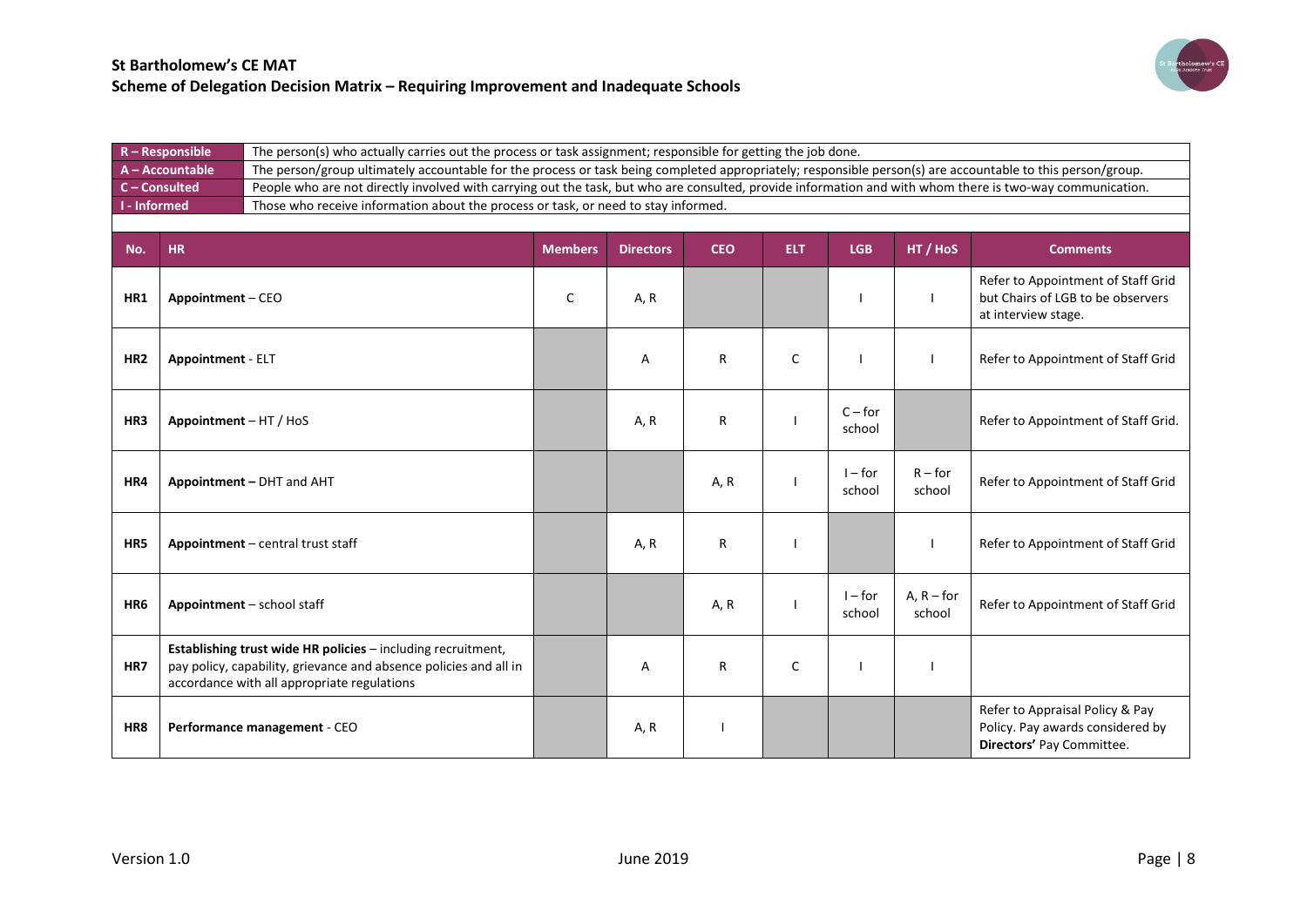

| $R -$ Responsible   | The person(s) who actually carries out the process or task assignment; responsible for getting the job done.                                               |
|---------------------|------------------------------------------------------------------------------------------------------------------------------------------------------------|
| $A - Accountable$   | The person/group ultimately accountable for the process or task being completed appropriately; responsible person(s) are accountable to this person/group. |
| $C$ – Consulted     | People who are not directly involved with carrying out the task, but who are consulted, provide information and with whom there is two-way communication.  |
| <b>I</b> - Informed | Those who receive information about the process or task, or need to stay informed.                                                                         |
|                     |                                                                                                                                                            |

| No.         | <b>HR</b>                                                        | <b>Members</b> | <b>Directors</b> | <b>CEO</b> | <b>ELT</b> | <b>LGB</b> | HT / HoS     | <b>Comments</b>                                                                                  |
|-------------|------------------------------------------------------------------|----------------|------------------|------------|------------|------------|--------------|--------------------------------------------------------------------------------------------------|
| HR9         | Performance management - ELT and HT/HoS                          |                | A                | R          |            |            |              | Refer to Appraisal Policy & Pay<br>Policy. Pay awards considered by<br>Directors' Pay Committee. |
| <b>HR10</b> | Performance management - central trust staff                     |                |                  | A, R       | R          |            |              | Refer to Appraisal Policy & Pay<br>Policy. Pay awards considered by<br>Directors' Pay Committee. |
| <b>HR11</b> | Performance management - school staff                            |                |                  | C          | C          | A          | $\mathsf{R}$ | Refer to Appraisal Policy. Pay<br>awards considered by Governors'<br>Pay Committee.              |
| <b>HR12</b> | Setting terms and conditions of employment and staff<br>handbook |                | C                | A, R       |            |            | R            |                                                                                                  |
| <b>HR13</b> | Dismissal - CEO                                                  |                | A, R             |            |            |            |              | In accordance with the trust<br>disciplinary and capability policies                             |
| <b>HR14</b> | <b>Dismissal</b> $-$ ELT and HT/HoS                              |                | A, R             | C          |            |            |              | In accordance with the trust<br>disciplinary and capability policies                             |
| <b>HR15</b> | Dismissal - central trust staff                                  |                | A, R             | C          |            |            |              | In accordance with the trust<br>disciplinary and capability policies                             |
| <b>HR16</b> | <b>Dismissal</b> - school staff                                  |                |                  | C          |            | A, R       | $\mathsf{C}$ | In accordance with the trust<br>disciplinary and capability policies.                            |
| <b>HR17</b> | Reviewing discipline and grievance policy                        |                | A                | R          |            |            |              |                                                                                                  |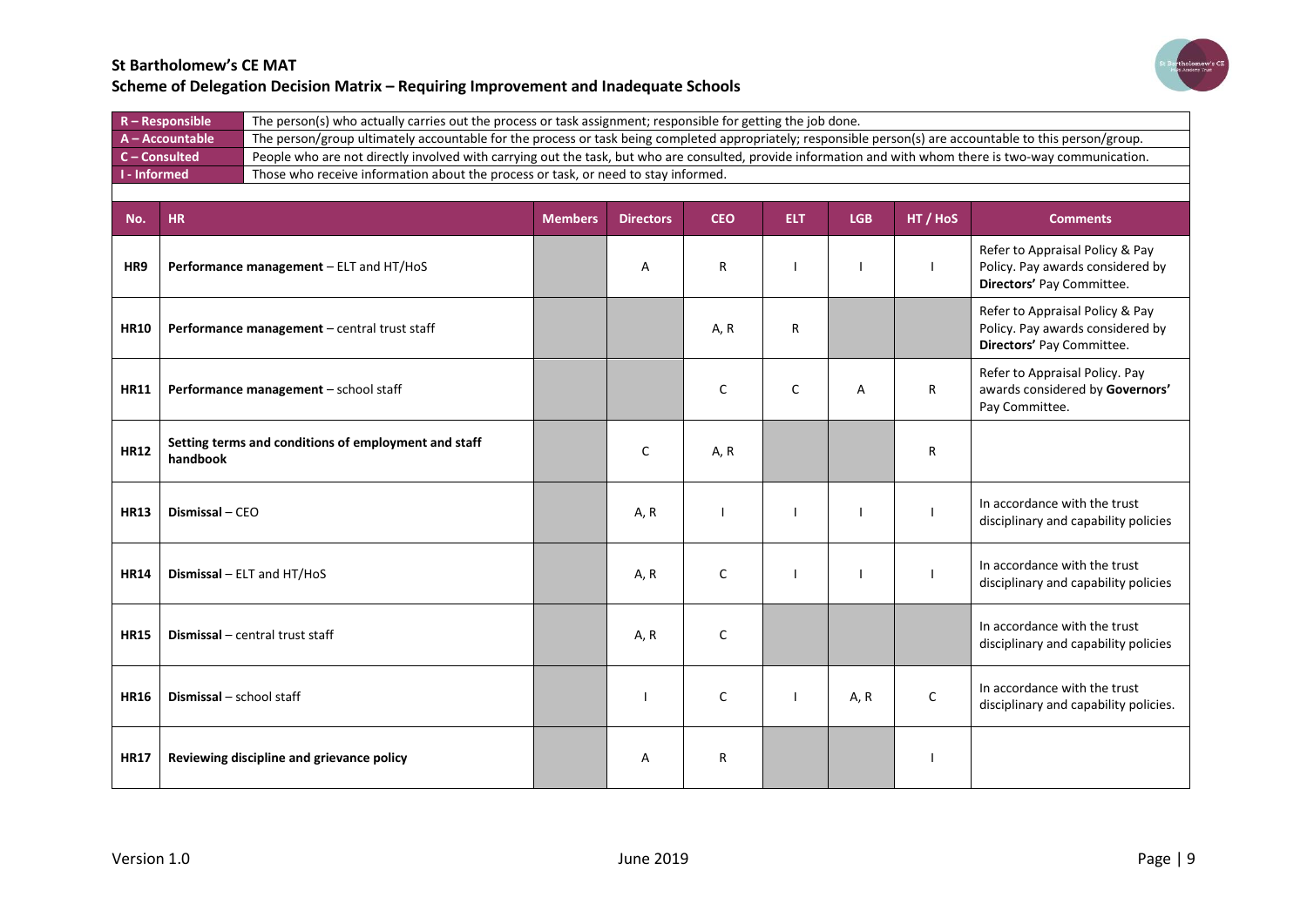

| $R -$ Responsible           | The person(s) who actually carries out the process or task assignment; responsible for getting the job done.                                               |
|-----------------------------|------------------------------------------------------------------------------------------------------------------------------------------------------------|
| A-Accountable               | The person/group ultimately accountable for the process or task being completed appropriately; responsible person(s) are accountable to this person/group. |
| $C$ – Consulted             | People who are not directly involved with carrying out the task, but who are consulted, provide information and with whom there is two-way communication.  |
| $\blacksquare$ I - Informed | Those who receive information about the process or task, or need to stay informed.                                                                         |
|                             |                                                                                                                                                            |

| No.         | <b>HR</b>                                                                                                 | <b>Members</b> | <b>Directors</b> | <b>CEO</b> | <b>ELT</b>   | <b>LGB</b>          | HT / HoS            | <b>Comments</b>                                                                                |
|-------------|-----------------------------------------------------------------------------------------------------------|----------------|------------------|------------|--------------|---------------------|---------------------|------------------------------------------------------------------------------------------------|
| <b>HR18</b> | Review central trust team structure                                                                       |                | Α                | R          | $\mathsf{C}$ |                     |                     |                                                                                                |
| <b>HR19</b> | Organisation restructure - central trust team                                                             |                | A                | R          | C            |                     |                     | Board ratification required. CEO<br>notification before process begins,<br>HR advice involved. |
| <b>HR20</b> | Organisation restructure - school staff                                                                   |                |                  | R          | $\mathsf{C}$ | A, R                | $\mathsf C$         | Board ratification required. HR<br>advice involved.                                            |
| <b>HR21</b> | Safeguarding                                                                                              |                | A                | R          |              | $A$ – for<br>school | $R$ – for<br>school |                                                                                                |
| <b>HR22</b> | Manage and mitigate HR risk                                                                               |                | A                | R          | R            | $A$ – for<br>school | $R$ – for<br>school |                                                                                                |
| <b>HR23</b> | Maintain accurate, effective and secure employee records -<br>central trust team                          |                |                  | Α          | R            |                     |                     |                                                                                                |
| <b>HR24</b> | Maintain accurate, effective and secure employee records -<br>school staff                                |                |                  | Α          | C            |                     | $R$ – for<br>school |                                                                                                |
| <b>HR25</b> | Ensuring the well-being of all staff including developing and<br>implementing a staff well-being strategy |                | A                | R          | C            | $A$ – for<br>school | $R$ – for<br>school |                                                                                                |

Where accountability or responsibility sits with the trust board, it may be delegated to a sub-committee, such as the LGB, as long as recommendations are ratified at trust board level.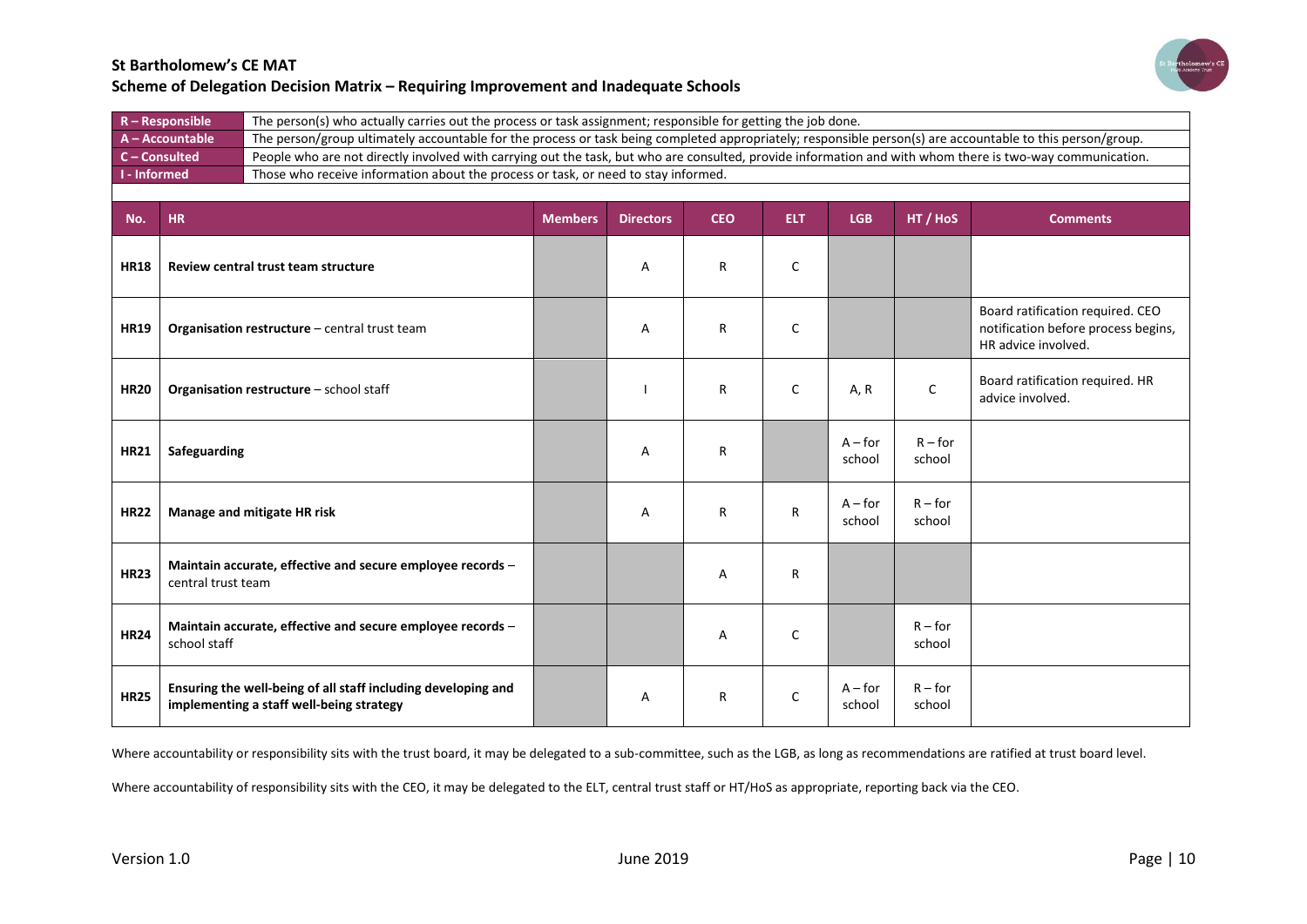

| $R -$ Responsible | The person(s) who actually carries out the process or task assignment; responsible for getting the job done.                                               |
|-------------------|------------------------------------------------------------------------------------------------------------------------------------------------------------|
| $A - Accountable$ | The person/group ultimately accountable for the process or task being completed appropriately; responsible person(s) are accountable to this person/group. |
| $C$ – Consulted   | People who are not directly involved with carrying out the task, but who are consulted, provide information and with whom there is two-way communication.  |
| I - Informed      | Those who receive information about the process or task, or need to stay informed.                                                                         |
|                   |                                                                                                                                                            |

| No.             | <b>Operations and Estates</b>                                                                                                       | <b>Members</b> | <b>Directors</b> | <b>CEO</b> | <b>ELT</b> | <b>LGB</b>          | HT / HoS            | <b>Comments</b>                  |
|-----------------|-------------------------------------------------------------------------------------------------------------------------------------|----------------|------------------|------------|------------|---------------------|---------------------|----------------------------------|
| OP1             | Central services - determining and allocating central services<br>provided to the schools by the trust                              |                | A                | R          | R          |                     | C                   | Annual requirement               |
| OP <sub>2</sub> | Central services - overseeing the effectiveness of the central<br>services provided to the schools by the trust                     |                | A                | R          | R          |                     | C                   | Annual requirement               |
| OP3             | Developing school buildings and facilities estate long term<br>strategy                                                             |                | A                | R          | R          | $I$ – for<br>school | $C$ – for<br>school |                                  |
| OP4             | Maintaining buildings and developing properly funded<br>maintenance plan                                                            |                | A                | R          | R          | $A$ – for<br>school | $R$ – for<br>school |                                  |
| OP5             | Arranging insurance for the trust and its schools                                                                                   |                | A                | R          | R          |                     |                     |                                  |
| OP <sub>6</sub> | Media and PR - overseeing public relations activities to<br>project the activities of the trust and school to the wide<br>community |                |                  | A, R       |            |                     | $C$ – for<br>school |                                  |
| OP7             | Trust prospectus and web site                                                                                                       |                |                  | А          | R          |                     |                     |                                  |
| OP8             | School prospectus and web site                                                                                                      |                |                  | C          |            | $A$ – for<br>school | $R$ – for<br>school |                                  |
| OP9             | Dealing with trust complaints                                                                                                       |                | A                | R          |            |                     |                     | Refer to trust Complaints Policy |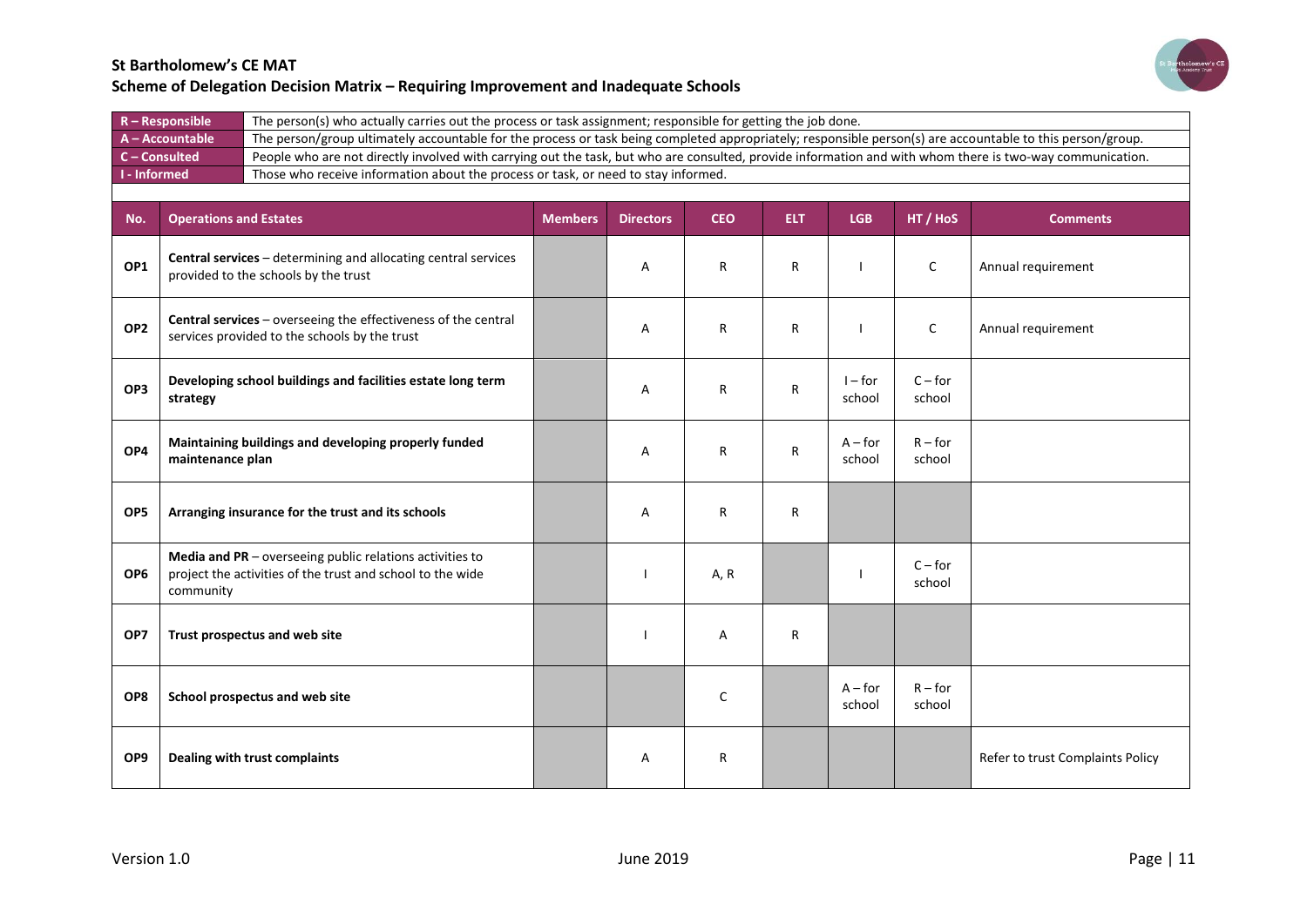

| $R -$ Responsible | The person(s) who actually carries out the process or task assignment; responsible for getting the job done.                                               |
|-------------------|------------------------------------------------------------------------------------------------------------------------------------------------------------|
| $A - Accountable$ | The person/group ultimately accountable for the process or task being completed appropriately; responsible person(s) are accountable to this person/group. |
| $C$ – Consulted   | People who are not directly involved with carrying out the task, but who are consulted, provide information and with whom there is two-way communication.  |
| I - Informed      | Those who receive information about the process or task, or need to stay informed.                                                                         |
|                   |                                                                                                                                                            |

| No.         | <b>Operations and Estates</b>                      | <b>Members</b> | <b>Directors</b>                | <b>CEO</b> | <b>ELT</b> | <b>LGB</b>          | HT / HoS            | <b>Comments</b>                                                                                                                                                                      |
|-------------|----------------------------------------------------|----------------|---------------------------------|------------|------------|---------------------|---------------------|--------------------------------------------------------------------------------------------------------------------------------------------------------------------------------------|
| <b>OP10</b> | Dealing with school complaints                     |                | $A - if$<br>complaint<br>re LGB | I, R       |            | $A$ – for<br>school | $R$ – for<br>school | For individual school complaints<br>the LGB is responsible in the first<br>instance, unless complaint is about<br>the LGB. Refer to trust Complaints<br>Policy for further guidance. |
| <b>OP11</b> | Manage and mitigate operational and estates risk   |                | Α                               | R          | R          | $A$ – for<br>school | $R$ – for<br>school |                                                                                                                                                                                      |
| <b>OP12</b> | Comply with all GDPR legislation and good practice |                | Α                               | R          | R          | $A$ – for<br>school | $R$ – for<br>school |                                                                                                                                                                                      |
| <b>OP13</b> | Ensure health and safety regulations are followed  |                | Α                               | R          | R          | $A$ – for<br>school | $R$ – for<br>school |                                                                                                                                                                                      |
| <b>OP14</b> | <b>Premises security</b>                           |                | Α                               |            | C          | $A$ – for<br>school | $R$ – for<br>school |                                                                                                                                                                                      |
| <b>OP15</b> | <b>Premises management</b>                         |                |                                 | Α          | C          | $A$ – for<br>school | $R$ – for<br>school |                                                                                                                                                                                      |

Where accountability or responsibility sits with the trust board, it may be delegated to a sub-committee, such as the LGB, as long as recommendations are ratified at trust board level.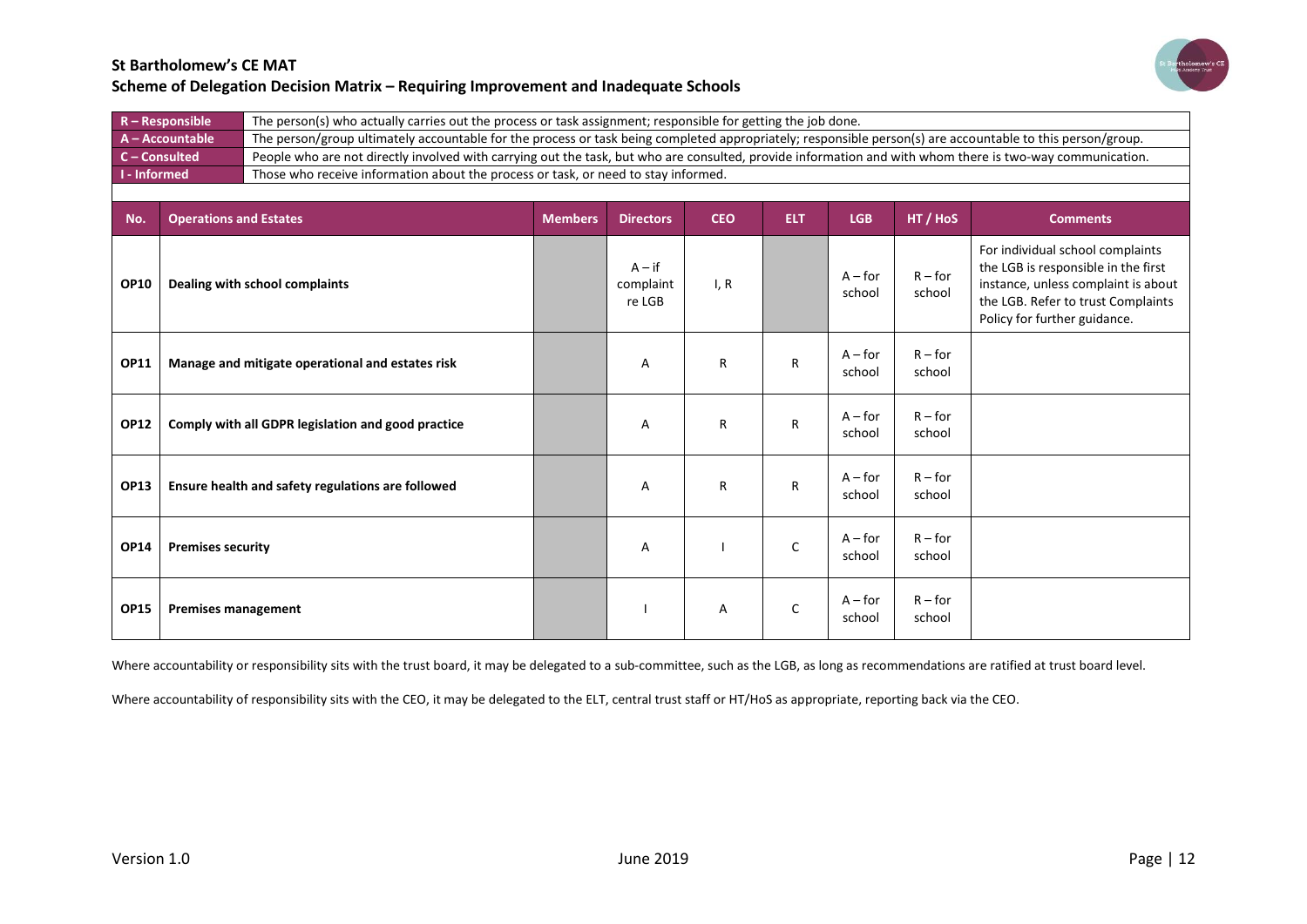

|                | $R - Responsible$<br>The person(s) who actually carries out the process or task assignment; responsible for getting the job done. |                                                                                                                                                                                                        |                |                                                                                                                                                            |            |            |                     |                     |                                                                                      |  |  |  |
|----------------|-----------------------------------------------------------------------------------------------------------------------------------|--------------------------------------------------------------------------------------------------------------------------------------------------------------------------------------------------------|----------------|------------------------------------------------------------------------------------------------------------------------------------------------------------|------------|------------|---------------------|---------------------|--------------------------------------------------------------------------------------|--|--|--|
|                | A - Accountable                                                                                                                   |                                                                                                                                                                                                        |                | The person/group ultimately accountable for the process or task being completed appropriately; responsible person(s) are accountable to this person/group. |            |            |                     |                     |                                                                                      |  |  |  |
|                | C-Consulted                                                                                                                       | People who are not directly involved with carrying out the task, but who are consulted, provide information and with whom there is two-way communication.                                              |                |                                                                                                                                                            |            |            |                     |                     |                                                                                      |  |  |  |
|                | <b>I</b> - Informed<br>Those who receive information about the process or task, or need to stay informed.                         |                                                                                                                                                                                                        |                |                                                                                                                                                            |            |            |                     |                     |                                                                                      |  |  |  |
|                |                                                                                                                                   |                                                                                                                                                                                                        |                |                                                                                                                                                            |            |            |                     |                     |                                                                                      |  |  |  |
| No.            | Financial                                                                                                                         |                                                                                                                                                                                                        | <b>Members</b> | <b>Directors</b>                                                                                                                                           | <b>CEO</b> | <b>ELT</b> | <b>LGB</b>          | HT / HoS            | <b>Comments</b>                                                                      |  |  |  |
| F <sub>1</sub> | long term (top slice)                                                                                                             | <b>Funding model</b> $-$ agreeing a funding model across the trust<br>and develop an individual funding model for each school so as<br>to secure the trust's financial health in the short, medium and |                | A                                                                                                                                                          | R          | R          |                     |                     | Refer to Central Funding and<br>Services Policy                                      |  |  |  |
| F <sub>2</sub> | including 5 year forecast                                                                                                         | <b>Central trust annual budget - formulating and setting</b>                                                                                                                                           |                | Α                                                                                                                                                          | R          | R          |                     |                     | Finance & Audit Committee initial<br>discussions, approved by trust<br>board         |  |  |  |
| F <sub>3</sub> | budget                                                                                                                            | Central trust annual budget – ensuring delivery of agreed                                                                                                                                              |                |                                                                                                                                                            | А          | R          |                     |                     | Finance & Audit Committee to<br>review financial performance at<br>least once a term |  |  |  |
| F <sub>4</sub> | vear forecast                                                                                                                     | School annual budget - formulating and setting including 5                                                                                                                                             |                | A                                                                                                                                                          | R          | R          |                     | C                   | Finance & Audit Committee initial<br>discussions, approved by trust<br>board         |  |  |  |
| F <sub>5</sub> |                                                                                                                                   | School annual budget - ensuring delivery of agreed budget                                                                                                                                              |                |                                                                                                                                                            | Α          | R          | $I$ – for<br>school | $R$ – for<br>school | Finance & Audit Committee to<br>review financial performance at<br>least once a term |  |  |  |
| F <sub>6</sub> |                                                                                                                                   | Financial key performance indicators - setting                                                                                                                                                         |                | A                                                                                                                                                          | R          | R          |                     |                     |                                                                                      |  |  |  |
| F7             |                                                                                                                                   | Financial key performance indicators - reporting                                                                                                                                                       |                |                                                                                                                                                            | A          | R          | $I$ – for<br>school | $R$ – for<br>school | Finance & Audit Committee to<br>review financial performance at<br>least once a term |  |  |  |
| F8             | requirements                                                                                                                      | Financial policies - establishing policies and procedures to<br>ensure compliance with the trust's financial reporting                                                                                 |                | A                                                                                                                                                          | R          | R          |                     |                     |                                                                                      |  |  |  |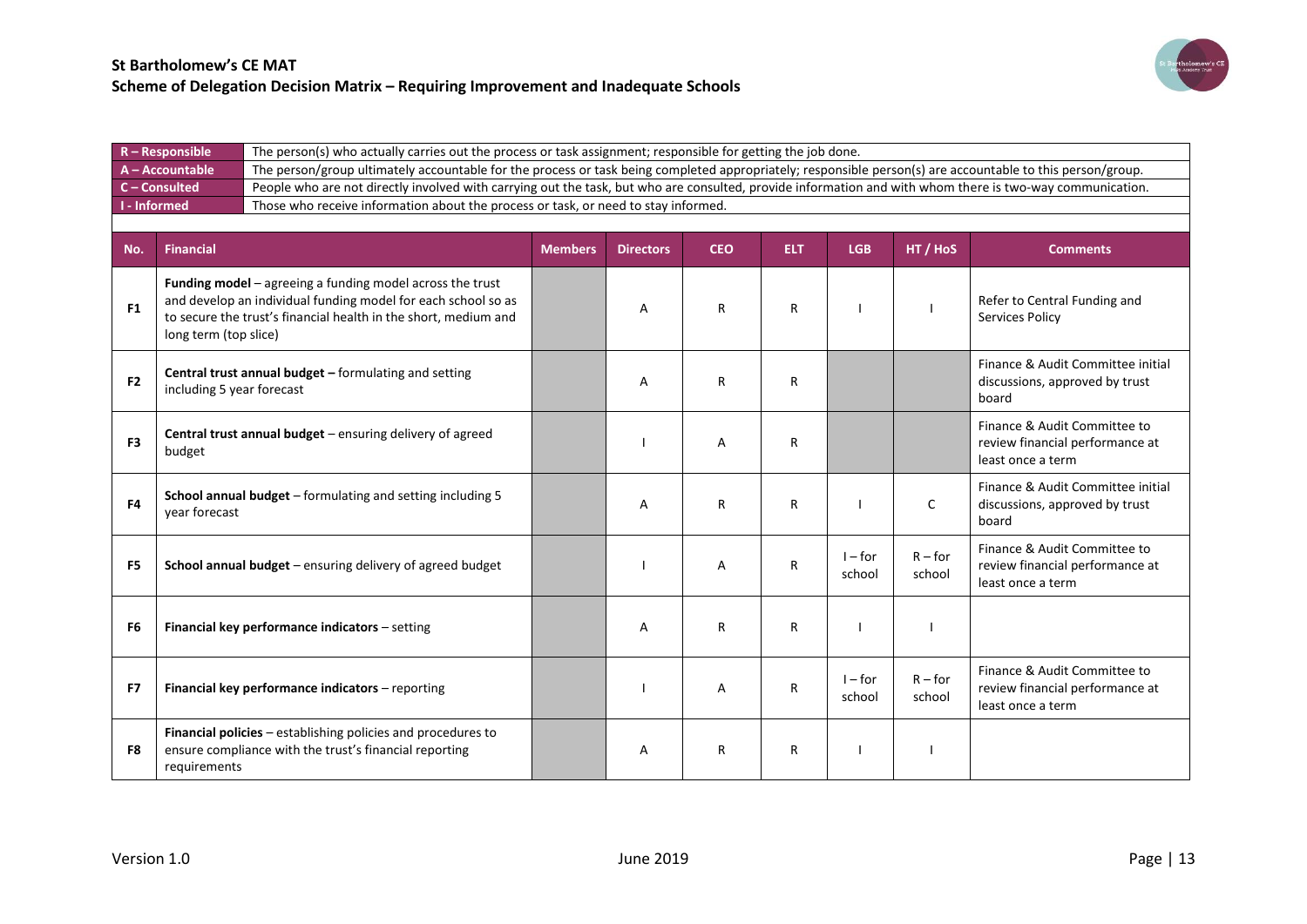

| $R -$ Responsible | The person(s) who actually carries out the process or task assignment; responsible for getting the job done.                                               |
|-------------------|------------------------------------------------------------------------------------------------------------------------------------------------------------|
| A - Accountable   | The person/group ultimately accountable for the process or task being completed appropriately; responsible person(s) are accountable to this person/group. |
| $C$ – Consulted   | People who are not directly involved with carrying out the task, but who are consulted, provide information and with whom there is two-way communication.  |
| I - Informed      | Those who receive information about the process or task, or need to stay informed.                                                                         |
|                   |                                                                                                                                                            |

| No.             | <b>Financial</b>                                                                                                                                                     | <b>Members</b> | <b>Directors</b> | <b>CEO</b>   | <b>ELT</b> | <b>LGB</b>          | HT / HoS            | <b>Comments</b>                                                 |
|-----------------|----------------------------------------------------------------------------------------------------------------------------------------------------------------------|----------------|------------------|--------------|------------|---------------------|---------------------|-----------------------------------------------------------------|
| F <sub>9</sub>  | <b>Establish financial decisions levels and limits</b>                                                                                                               |                | A                | R            | R          |                     |                     |                                                                 |
| <b>F10</b>      | Maintain proper financial records                                                                                                                                    |                |                  | Α            | R          |                     | $R$ – for<br>school |                                                                 |
| <b>F11</b>      | Statutory financial reporting - annual accounts                                                                                                                      |                | A                | R            | R          |                     |                     | Members to receive signed annual<br>accounts                    |
| F12             | Statutory financial reporting - other including ESFA<br>requirements                                                                                                 |                | A                | $\mathsf{R}$ | R          |                     |                     |                                                                 |
| <b>F13</b>      | Investments - agreeing the investment policy in line with the<br>Academies Financial Handbook and any internal policies and<br>controls                              |                | A                | R            | R          |                     |                     | Investments are restricted to fixed<br>term cash deposits only. |
| F14             | Procurement - agreeing the procurement policy to be used for<br>all suppliers in line with the Academies Financial Handbook<br>and other regulations as applicable   |                | A                | R            | R          |                     |                     |                                                                 |
| <b>F15</b>      | Procurement - identify additional services to be procure on<br>behalf of the school                                                                                  |                |                  | A            | R          |                     | $\mathsf{C}$        |                                                                 |
| F <sub>16</sub> | Procurement - ensure central procured services provide value<br>for money                                                                                            |                | A                | R            | R          |                     | $\mathsf{C}$        |                                                                 |
| <b>F17</b>      | Lettings - setting school specific lettings policies in accordance<br>with the Funding Agreement, Academies Financial Handbook<br>and internal policies and controls |                |                  |              | C          | $A$ – for<br>school | $R$ – for<br>school |                                                                 |